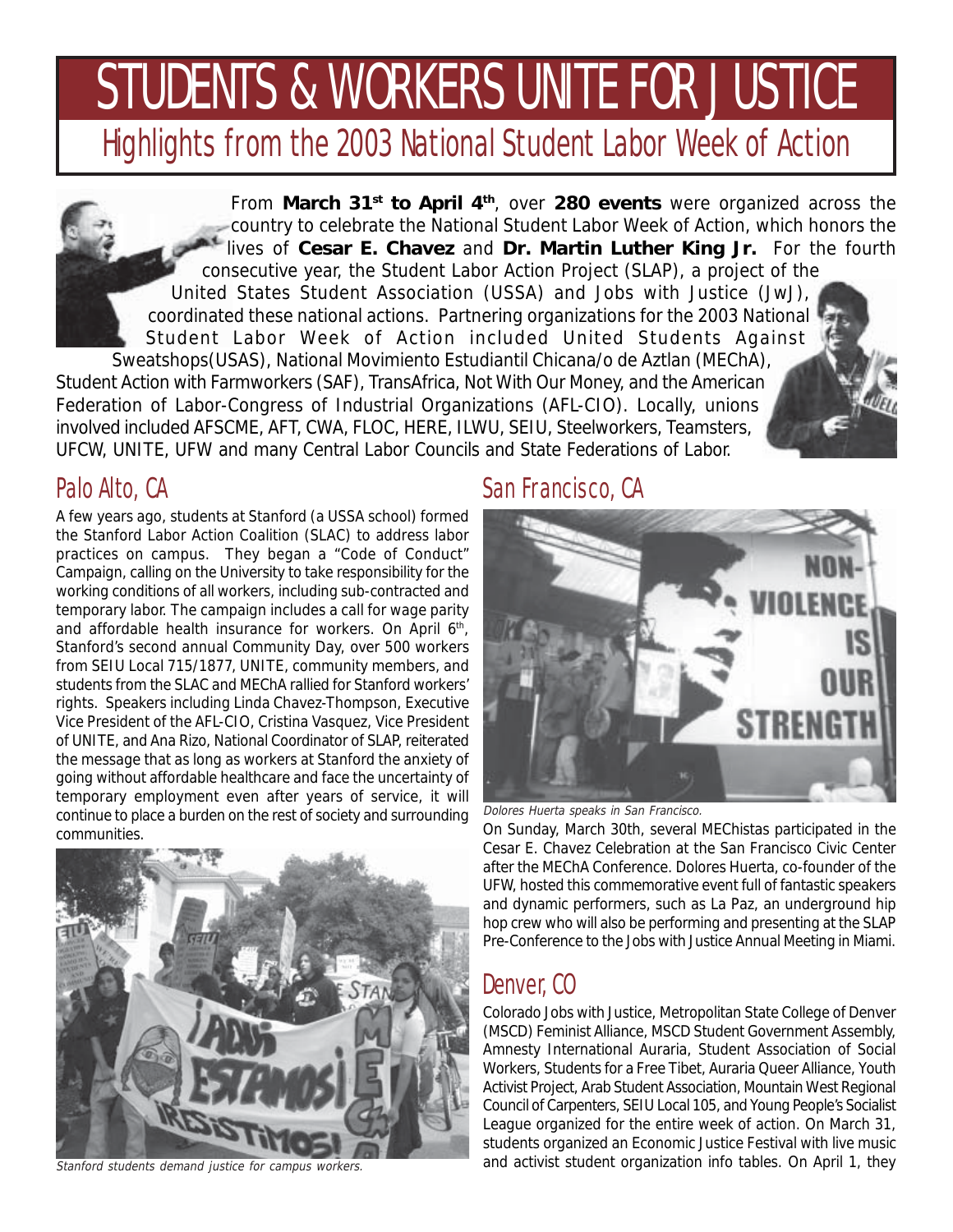organized "Students are Workers; Workers are Students"- free coffee and donuts for all campus workers and a presentation of the film "At the River I Stand" documenting the 1968 Memphis Sanitation Worker Strike. On April 2 at the MSCD Board of Trustees Meeting, students protested a policy revision that would have prohibited student fees from being used to fund "political, religious, or ideological activities or groups." On April 3, students organized an Anti-War Rally in the morning and a Justice for Janitors Action with SEIU Local 105 and Colorado JwJ in the afternoon. On April 4, students worked to provide a free lunch for workers at Centro Humanitario Para Los Trabajadores.

# Washington, DC

On March 31 DC SLAP mobilized to support a Justice for Janitors campaign with over 200 SEIU Local 82, UNITE, AFL-CIO, and DC JwJ activists. The rally was also organized in solidarity with students demonstrating to save affirmative action as a Supreme Court case began on April 1. Several speakers highlighted the importance of affirmative action, including AFL-CIO Executive Vice President Linda Chavez-Thompson, AFL-CIO Secretary-Treasurer Richard Trumka, Fred Azcarate, Executive Director of National Jobs with Justice, Liz Tylander, American U. student and DC SLAP coordinator, and others before starting their march to the International Square Building. After marching through the courtyard of the building, protestors picketed outside the building. About 30 police officers lined up between the picket line and the street.



Linda Chavez-Thompson speaks out for workers' rights and affirmative action in Washington, DC.

# Miami, FL

On April 3rd, South Florida JwJ hosted a screening of "At the River I Stand" documenting the Memphis Sanitation Workers' Strike of 1968 followed by a discussion on how students can support workers in Miami, both on and off campus. South Florida JwJ has been working on the Point Blank body armor factory campaign and brought a UNITE worker from the factory to the film showing to discuss their current struggle to win a voice on the job.

### Sarasota, FL

The Student Farmworker Alliance organized a critical mass march to a Taco Bell where they protested Taco Bell's use of sweatshop labor to pick their tomatoes. The Coalition of

Immokalee Workers has organized a boycott of the fast food chain.

# Atlanta, GA

In Atlanta, participants in the CWA Women's Conference joined local activists from Atlanta JwJ for a film screening of "At the River I Stand" and a discussion led by civil rights leader Rev. James Orange.

# Chicago, IL

The Chicago Student Labor Action Project and Chicago JwJ rallied to demand Justice for Janitors on April 4 in downtown Chicago. Thousands of union members and activists listened to AFL-CIO President John Sweeney speak about the assault on working families across America by both the Bush administration and corporations. Other speakers included Becky Wasserman, Vice President of the USSA; Ella Hereth, U. of Chicago student and coordinator of Chicago SLAP; Tom Balanoff of SEIU Local 1; Dennis Gannon, Chicago Federation of Labor; & Rev. Calvin Morris, cochair of Chicago JwJ.

# Boston, MA

Boston College students organized several events throughout the week. On Monday, March 31 there was a talk on liberation theology in the first world led by Maria Teresa, a teacher's assistant, followed by a movie on Cesar Chavez. Tuesday there was a teach-in on the labor movement in the United States featuring Boston College professors Juliet Schor, David Quigley, and Paul Christensen. Thursday there was a lecture on Coca-Cola worker abuses in Colombia attended by 70 people. Boston College alumni led this lecture, including Patrick Keaney who is an activist on Colombia issues and Steve Hegee who is a Fulbright Scholar in Colombia.

### Northampton, MA

The Smith College Student Labor Action Coalition organized a teach-in about sweatshops in the University and a presentation by the Chiapas Media Project on issues affecting indigenous peoples in Mexico on April 2<sup>nd</sup>. The Chiapas Media Project (CMP) in Southern Mexico is a bi-national collaboration that provides video and computer equipment and training to indigenous communities in Chiapas and Guerrero, Mexico.

### Bronx, NY

On April 2<sup>nd</sup>, the Fordham Students Against Sweatshops Coalition (a USAS affiliate) held a rally that included a Colombian Trade Unionist on the campaign against Coca Cola, a Bronx civil rights/anti-war organizer, and speakers on a variety of current issues. On April 4, members of the Progressive Students for Justice Labor Solidarity Committee and a representative of University Student Government met with Fordham's president. After a three-year campaign, a one thousand-signature petition, and student government resolution, HE AGREED TO FORDHAM JOINING THE WORKERS RIGHTS CONSORTIUM!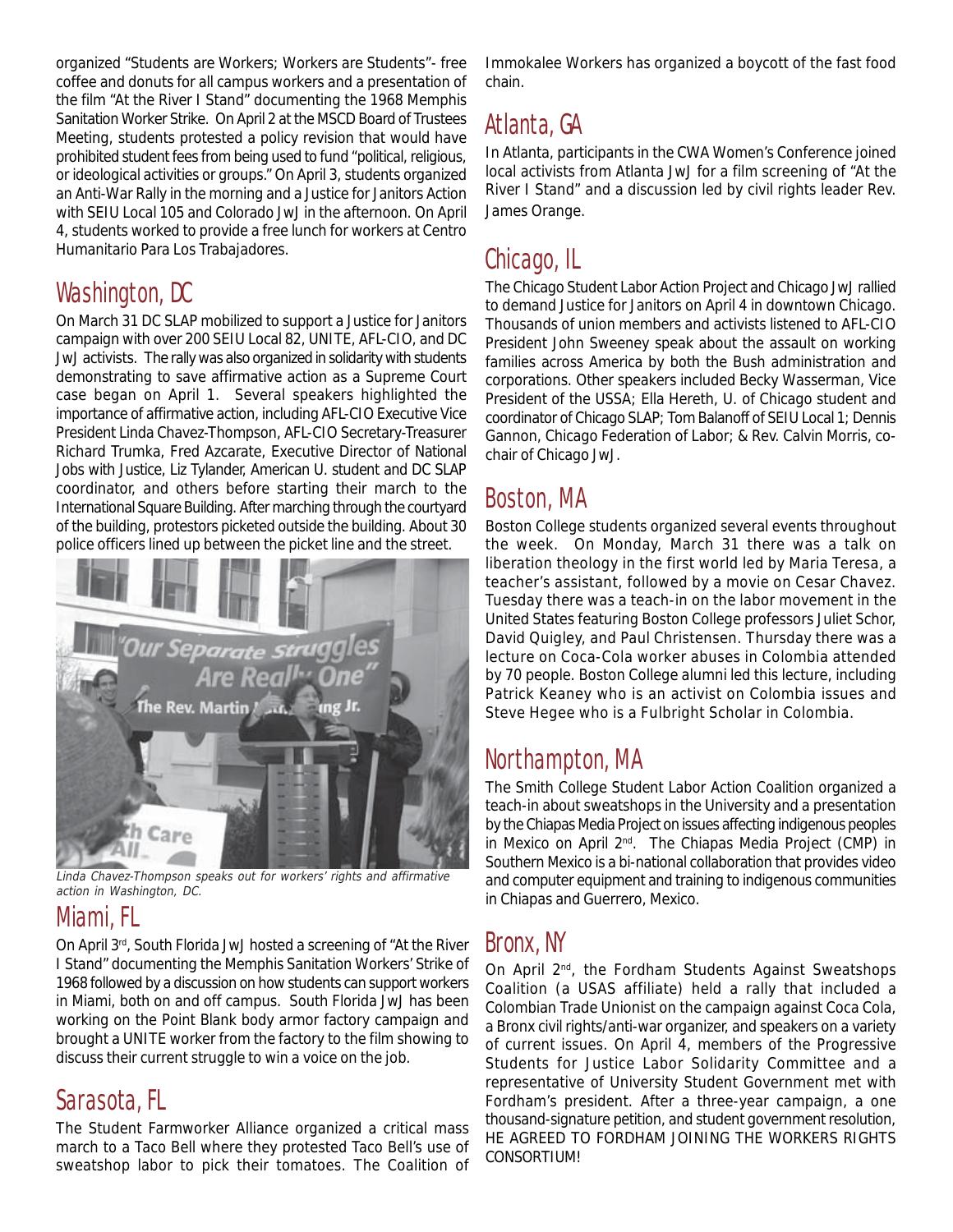#### **Participating campuses in the 2003 Student Labor Week of Action**

**AR** - Central Arkansas U. - U. of Arkansas – **AZ -** Northern Arizona U. - Arizona State U. – U. of Arizona – **CA -** UC Berkeley - Cal State Dominguez Hills - Chico State - Claremont Colleges - UC Davis - Cal State Fresno - UC Irvine - Cal State Long Beach – UCLA – U. of Southern California - Loyola Marymount U - Cal State U. Northridge – Occidental – Cal Poly Pomona - UC Riverside - San Diego State U. – UCSD - University of San Diego - San Francisco State U. – DeAnza - San Jose State U. - Cal Poly SLO – UCSB - Santa Clara U. - UC Santa Cruz - Cal Lutheran U - Stanford U. – **CO -** UC Boulder - Colorado College – Metro State College of Denver - Colorado State U. – **CT -** Fairfield U. - Trinity College - Central Connecticut – U. of New Haven - Connecticut College - Wesleyan University - Yale - U. of Connecticut – **DC -** George Washington U. - Georgetown U. - American U. - Howard U. – **FL -** Stetson University - University of Florida - Florida State U. - New College – U. of Miami - Florida International U. - Rollins College – **GA -** Georgia State U. - Agnes Scott College - Emory University - Valdosta State – **IA -** Grinnell College - U. of Iowa – **IL** - Heartland Community College - Loyola U. – DePaul U. - N. Illinois U. - Northwestern U. - Lake Forest College - UI Springfield - **IN** – DePauw - Indiana U. - Purdue University - Ball State U. - Earlham College - Notre Dame - Saint Mary's College - **KS** - Fort Hays State U. - Hyman Brand Hebrew Academy – **KY** - Northern KY University - Bellarmine U. - U. of Louisville – **LA** - Louisana State U. – Tulane - Loyola University of New Orleans – **MA -** U. Mass. Amherst - Boston College – Harvard - Smith College – Brandeis – Mt. Holyoke - Clark University – Emerson College – **MD** - Goucher College - Johns Hopkins U. - U. Maryland College Park - St. Mary's College of Maryland - Towson U. – **ME** - U. of Maine Farmington - Bates College – U. of Maine Orono – **MI** - Grand Valley State U. - Alma College - U. of Michigan - Western Michigan U. - Michigan State U. - Central Michigan U. – **MN** - U. of Minnesota - College of St. Benedict / St. John's University - Macalester College – **MS** - Saint Louis University - Washington U. of St. Louis – U. of Missouri at St. Louis - Central Missouri State U. – **NC** - UNC Chapel Hill - Duke U. - Guilford College - North Carolina State U. – **NH** – Dartmouth - U. of New Hampshire – **NJ** - Rutgers U. - Brookdale Community College - Riverdell High School - Princeton U. - Montclair State U. - Bergen Academics High School - Ramapo College of New Jersey - Bergen Community College – **NM** - New Mexico State U. – U. of New Mexico - Albuquerque Academy – **NY** - Bard College - SUNY Binghamton - Buffalo State - U. of Buffalo – St. Lawrence – Cornell U. - SUNY Oswego - SUNY Cortland - SUNY Geneseo - Fordham U. - New York U. - Borough of Manhattan Community College - Columbia U. - Pace U. - Queens College – St. John's U. - Syracuse U. - U. of Rochester – **OH** - Baldwin Wallace College - Bowling Green State U. - Case Western Reserve U. - Ohio State U. – U. of Dayton - Ohio Wesleyan U. - Kenyon College - Kent State U. - U. of Akron - Oberlin College - Miami U. of Ohio – **OK** - U. of Oklahoma – OR - U. of Oregon - Lane Community College - Eastern Oregon U. Western Oregon - Portland State U. - Reed College - PA - Moravian U. Haverford College – Bucknell - Haverford College - Saint Joe's U. - Temple U. - U. of Penn. - Villanova U. - Carnegie Mellon U. - U. of Pittsburgh - Swarthmore College – **RI** - Providence College - U. of Rhode Island – **SC** - S. Carolina State Univ. – **TN** - U. of Tennessee - U. Memphis – Vanderbilt – **TX** - UT Austin - UT Pan Am – Texas A & M International - University of Houston - U. of N. Texas - Trinity University – **VA** - Radford College - James Madison U. – U. of Virginia – **VT** - Middlebury College – **WA** - Washington U. - East Washington U. - U. of Washington – **WI** – Marquette - Milwaukee Area Technical School - UW Milwaukee – UW Madison – **WV** - West Virginia U. - Wheeling Jesuit U.

#### Toledo, Ohio

On March 31, students organized a protest against Disney Sweatshop Labor. Information and support for this action came from the National Labor Committee. Students tabled all day, and during a Disney College Internship presentation students protested and got a petition signed. The goal was to make Bowling Green State University take a stand on labor issues, confront Disney with their misuse and abusive of workers at home and abroad, inform future Disney employees about exploitation of their workers, and ask them all to take a stand against it. Students also began planning for further informational events on the subject of

sweatshops and labor issues and formed a strong coalition of 40 individuals and campus organizations ready to fight for labor issues. Students, FLOC, and JwJ also began to plan an action at Wal-Mart calling on them to stop selling Mount Olive Pickles.

#### Kalamazoo, MI

The Western Student Association (WSA), NAACP, Voices Against Violence, Western's Organization for Women, African Student Association, Amnesty International, AFSCME Local 1668, and the Kalamazoo Green Party organized a Human Rights Awareness Week for the Student Labor Week of Action. On March 31, WSA held an International Student Dialogue Forum. On April 1, Amnesty International held an Open House Petition Signing. On April 2, the NAACP organized an Affirmative Action rally. That night, Voices Against Violence organized Take Back the Night. On April 3, WSA organized a Human Rights Awareness Teach-in. On April 4, the Peace Poets Congress was held to serve as a forum for democratic expression with art, spoken word, and song. The NAACP held a showing of the film "At the River I Stand," which is about the Memphis Sanitation Worker Strike and the final days of Martin Luther King's life. On April 5, there was a Wal-Mart protest sponsored by the Kalamazoo Green Party. About 500 people participated in the week's events organized by the Progressive Student Alliance.

#### Portland, OR

On April 4, 1968, Dr. Martin Luther King Jr. was assassinated in Memphis, Tenessee, when he was there to support striking sanitation workers who had organized a fledgling AFSCME local union that the city refused to recognize. 35 years later, AFSCME organized a rally in downtown Portland with Portland JwJ to commemorate the legacy of Dr. King on April 5th. Hundreds of activists came out to the event, including Portland State University (a USSA member school) students. Bill Lucy, president of the Coalition of Black Trade Unionists (CBTU) and secretary-treasurer of AFSCME spoke to the crowd, as well as Ana R. Rizo, national coordinator of SLAP.



Rally honoring Dr. Martin Luther King, Jr. in Portland, OR.

### Providence, RI

Rhode Island JwJ, Rhode Island Student Labor Action Project, Brown Student Labor Alliance, Brown MEChA, Resist, Brown CVSA, HERE Local 217, AFSCME Council 94, Comite de Progreso